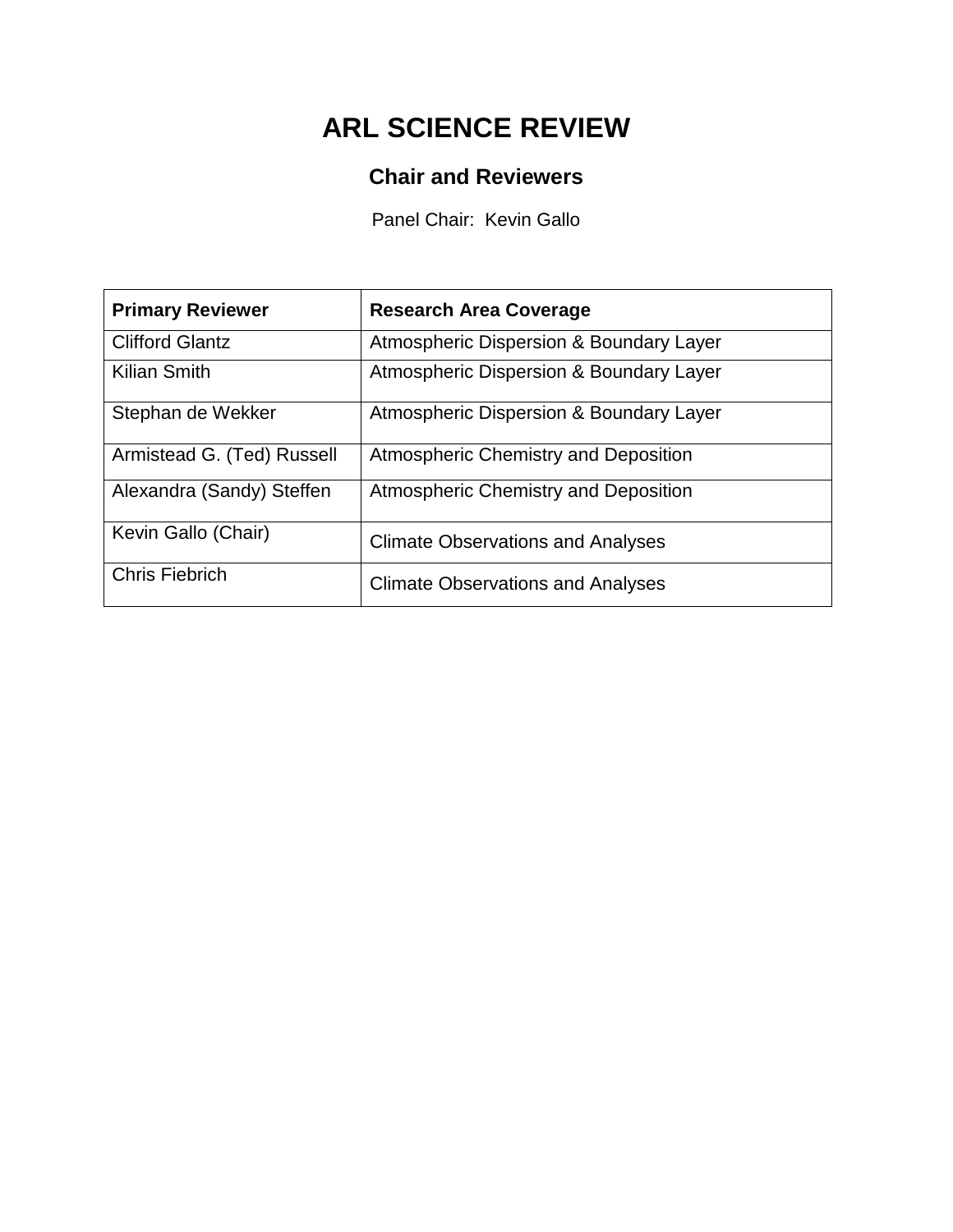## **ATMOSPHERIC DISPERSION & BOUNDARY LAYER**

## **Clifford Glantz**

Pacific Northwest National Laboratory PO Box 999; 902 Battelle Blvd. Richland, WA 99352 USA Phone: 509-375-2166 Email: [cliff.glantz@pnnl.gov](mailto:cliff.glantz@pnnl.gov)



## **Biography**

Mr. Glantz is a Project Manager and Senior Staff Scientist with the Pacific Northwest National Laboratory. Mr. Glantz manages projects and conducts research in emergency response and preparedness, atmospheric dispersion and consequence assessment modeling, critical infrastructure protection, cybersecurity, and risk management. In the US, his work is supported by the Department of Energy (DOE), Department of Homeland Security, Department of Defense, and other agencies. Internationally, his work is supported by the European Union Centre of Excellence, International Atomic Energy Agency, and United National Interregional Crime and Justice Institute. Mr. Glantz has authored over 70 technical publications and papers, authored over 100 conference presentations, and won a number of awards for his research during his 30+ year tenure at PNNL.

#### **Education:**

M.S., Atmospheric Sciences, University of Washington B.S., Physics and Atmospheric Sciences, State University of New York at Albany.

## **ARL Research Area:** Atmospheric Dispersion & Boundary Layer Characterization **Direct Funding Connections:** None

**Research Collaborations:** Working with the ARL Field Research Division's HYRad model (a version of HYSPLIT) to make a generic application for all DOE laboratories and facilities.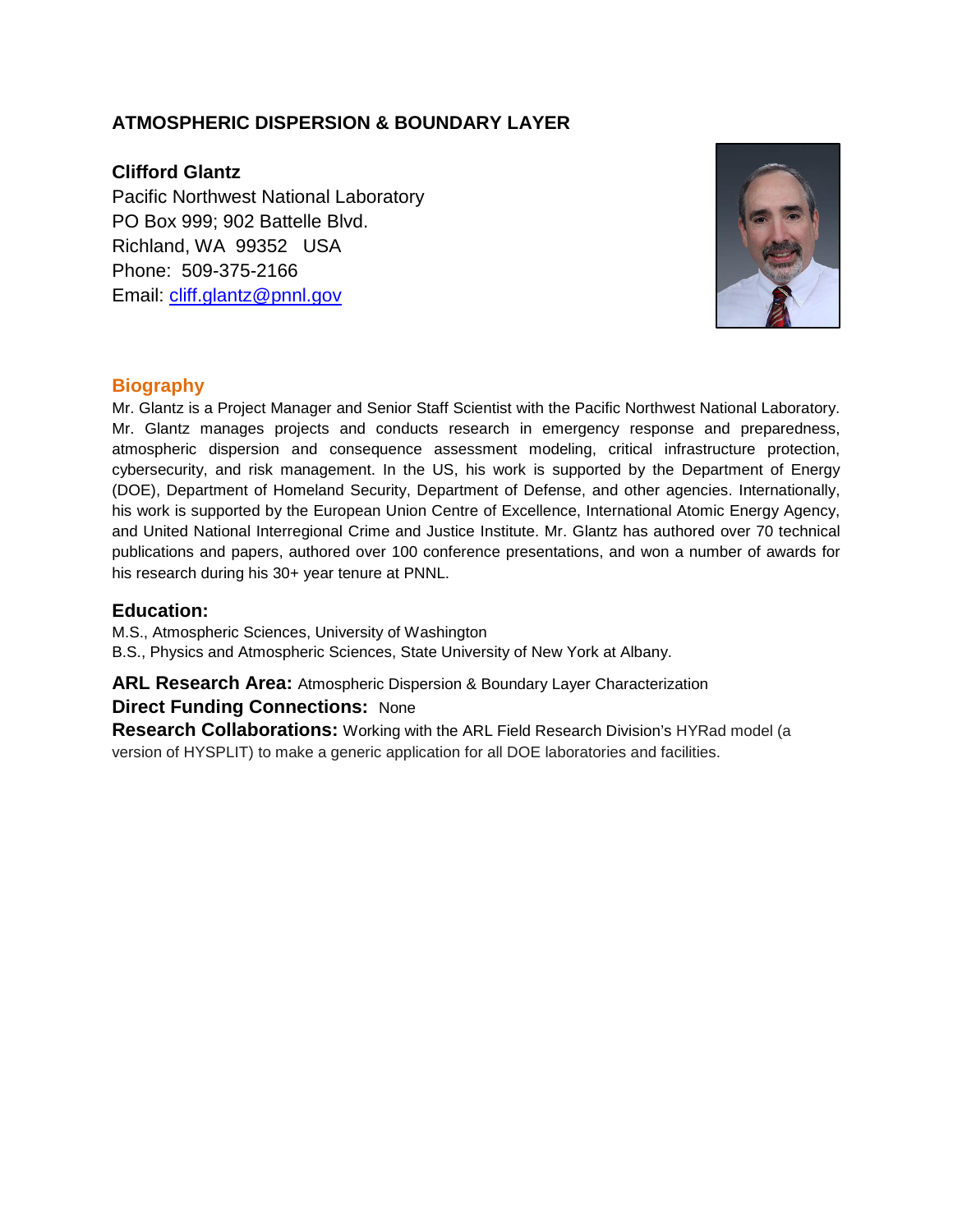## **Kilian Smith**

Office of Radiological Protection Environmental Protection Agency 32 Square Clonskeagh Road Dublin 14 Phone: +353 1 2066924 Email: [k.smith@epa.ie](mailto:k.smith@epa.ie)



## **Biography**

Dr. Smith has almost 20 years of experience working in the environmental field. He was awarded a first class honours Bachelors Degree in Science (Experimental Physics) and a PhD in Experimental Physics (Radiation Physics and Radiochemistry) from University College Dublin (UCD), and he was awarded the Nevin medal for Physics. After completing his PhD, he took up a position as a college lecturer in the Department of Experimental Physics at UCD. In 2010, he completed a MSc in Nuclear Science and Technology, graduating with distinction from the University of Manchester, England.

In 2001, he began working in the Environmental Laboratory of Ireland's Environmental Protection Agency (EPA), with responsibility for the air monitoring programme. Since 2005, he has worked in the EPA's Emergency Preparedness Section. Dr. Smith has represented Ireland on a number of international committees and working groups. He is currently a member of a number of expert groups for the European Commission, the International Atomic Energy Agency, and the Nuclear Energy Authority. He is also involved in the development and application of computer models that simulate the transfer of radiation in the environment. With colleagues from the Irish Meteorological Service, he established a national HYSPLIT user group.

## **Education:**

PhD, Radiation Physics and Radioecology, University College Dublin.

MSc, with distinction, in Nuclear Science and Technology, University of Manchester. Placed first in class and awarded the UK Nuclear Decommissioning Authority prize.

BSc Physics, University College Dublin. Placed first in class and awarded the Thomas E. Nevin medal for Physics.

## **ARL Research Area:** Atmospheric Dispersion & Boundary Layer Characterization

## **Direct Funding Connections:** None

**Research Collaborations:** Previous collaboration with a now retired ARL scientist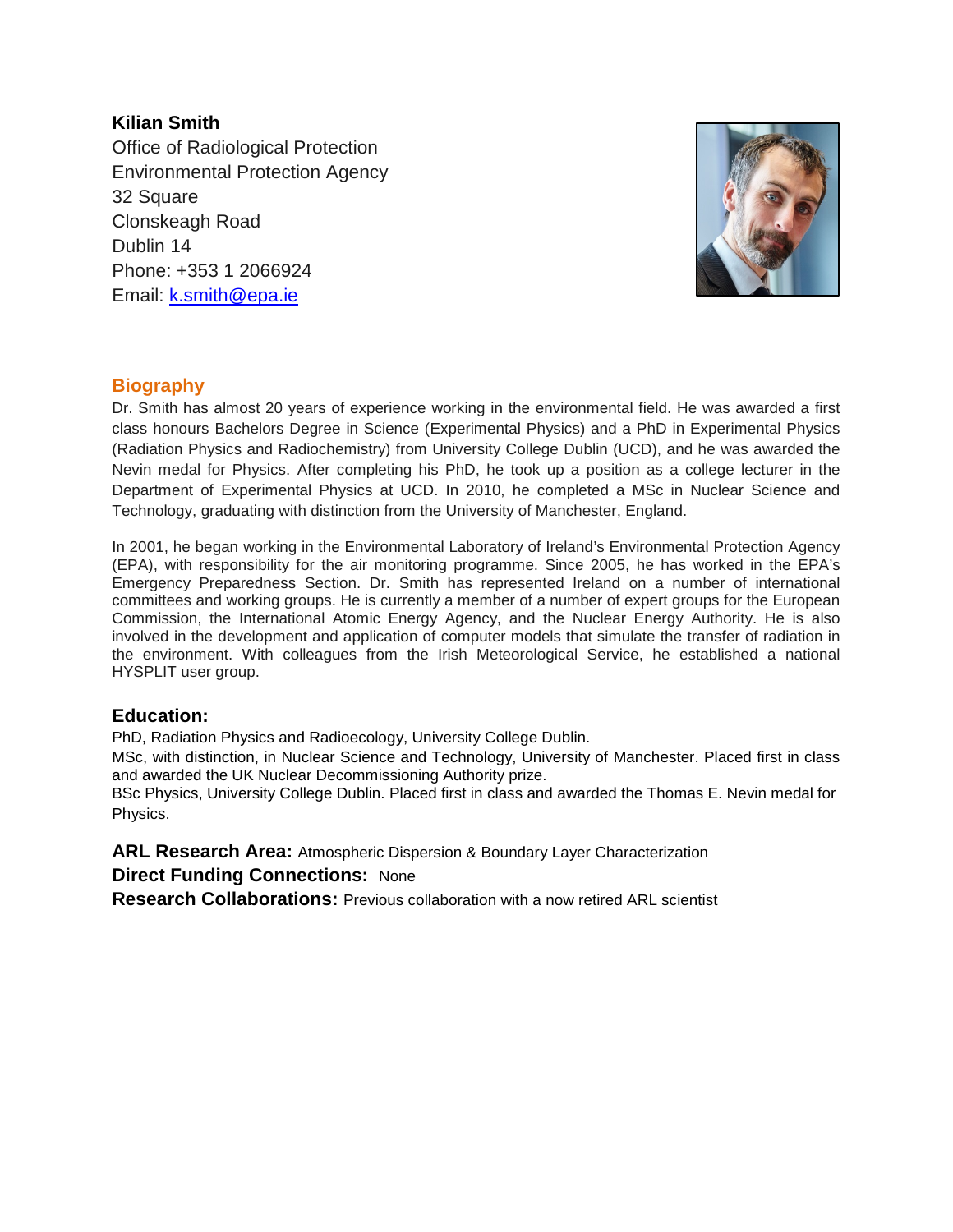## **Stephan de Wekker**

University of Virginia Department of Environmental Sciences 291 McCormick Rd. P.O. Box 400123 Charlottesville, VA 22904-4123 USA Phone: 434-924-3324 Email: [dewekker@virginia.edu](mailto:dewekker@virginia.edu) [http://atmos.evsc.virginia.edu/De\\_Wekker\\_Lab/index.html](http://atmos.evsc.virginia.edu/De_Wekker_Lab/index.html)



## **Biography**

Dr. de Wekker is an Associate Professor at the University of Virginia, Department of Environmental Sciences. He has provided fundamental contributions to the understanding of atmospheric boundary layer (ABL) processes in complex landscapes and how this surface complexity affects the variability of the ABL in space and time. Dr. de Wekker's contributions have come from extensive studies of the ABL using a combination of observational, theoretical, and numerical modeling tools. In many cases, he starts with the design and execution of hypothesis-driven field experiments that are followed by theoretical and numerical modeling studies. In other cases, theoretical and numerical modeling studies precede, rather than follow, field experiments. His current research emphasizes the atmosphere over mountains, but he also addresses the atmosphere over other landscapes, such as flat and inhomogeneous, urban, and coastal areas. Dr. de Wekker's focus is on ABL processes at spatial scales of a few kilometers (local scale) to tens of kilometers (mesoscale) and temporal scales of hours to days. These local and mesoscale processes are highly relevant for applied, interdisciplinary studies that form an important part of his research agenda. His publications may be found at his website:

http://atmos.evsc.virginia.edu/De\_Wekker\_Lab/publications.html

## **Education:**

Ph.D., Atmospheric Science, The University of British Columbia. Dissertation: De Wekker, S. F. J.: 2002, Structure and Morphology of the Convective Boundary Layer in Mountainous Terrain, Ph.D. Dissertation, The University of British Columbia, BC, Canada, 191 pp.

M.S., Soil, Water, Atmosphere (Cum Laude), Wageningen University, The Netherlands. M.S. Thesis: De Wekker, S.F.J., 1996: The estimation of areally-averaged sensible heat fluxes over complex terrain with a large-aperture scintillometer. MS Thesis, Wageningen University, Netherlands 42 pp.

**ARL Research Area:** Atmospheric Dispersion & Boundary Layer Characterization **Direct Funding Connections:** None **Research Collaborations:** None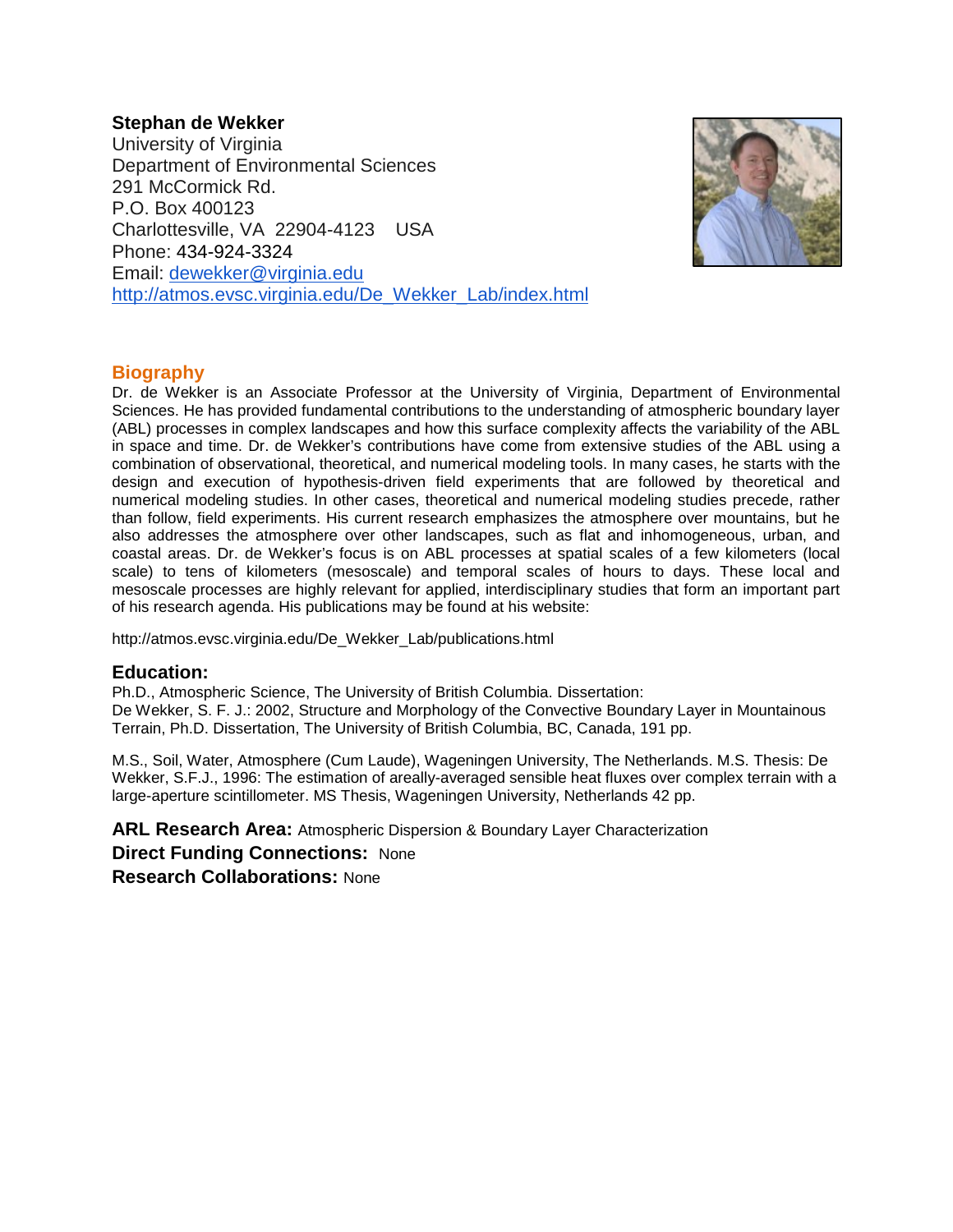## **ATMOSPHERIC CHEMISTRY AND DEPOSITION**

## **Armistead G. (Ted) Russell**

Howard Tellepsen Chair of Civil and Environmental Engineering Ford Environmental Science and Technology Building School of Civil and Environmental Engineering Georgia Institute of Technology 311 Ferst Drive Atlanta, GA 30332-0512 Phone: 404-894-3079 Email: [ted.russell@gatech.edu](mailto:ted.russell@gatech.edu)



## **Biography**

Prof. Russell is the Howard T. Tellepsen Chair and Regents' Professor of Civil and Environmental Engineering at Georgia Tech, where his research is aimed at better understanding the dynamics of air pollutants at urban and regional scales and assessing their impacts on health and the environment to develop approaches to design strategies to effectively improve air quality. He was a member of EPA's Clean Air Science Advisory Committee (CASAC) and a member of the National Research Council's Board on Environmental Studies and Toxicology, and he continues to serve on associated committees. He chaired the CASAC NOx-SOx, Secondary NAAQS review panel, the Ambient Air Monitoring Methods Subcommittee, and the Council on Clean Air Compliance Analysis' Air Quality Modeling Subcommittee, and was on the Health Effects Institute's Report Review Committee. Professor Russell was an Associate Editor of the journal Environmental Science and Technology. He currently co-directs the Southeastern Center for Air Pollution and Epidemiology and the NSF Sustainability Research Network "Environmentally Sustainable, Healthy and Livable Cities" project. Prof. Russell has recently received funding from the National Science Foundation, NASA, EPA, the state of Georgia, Phillips 66, the Southern Company, the Electric Power Research Institute, CDC, the Health Effects Institute and NIH.

## **Education:**

M.S. and Ph.D., Mechanical Engineering, California Institute of Technology. B.S., Washington State University.

**ARL Research Area:** Atmospheric Chemistry and Deposition

**Direct Funding Connections:** None

**Research Collaborations:** Participated with ARL in some projects associated with the NASA Air Quality Applied Science Team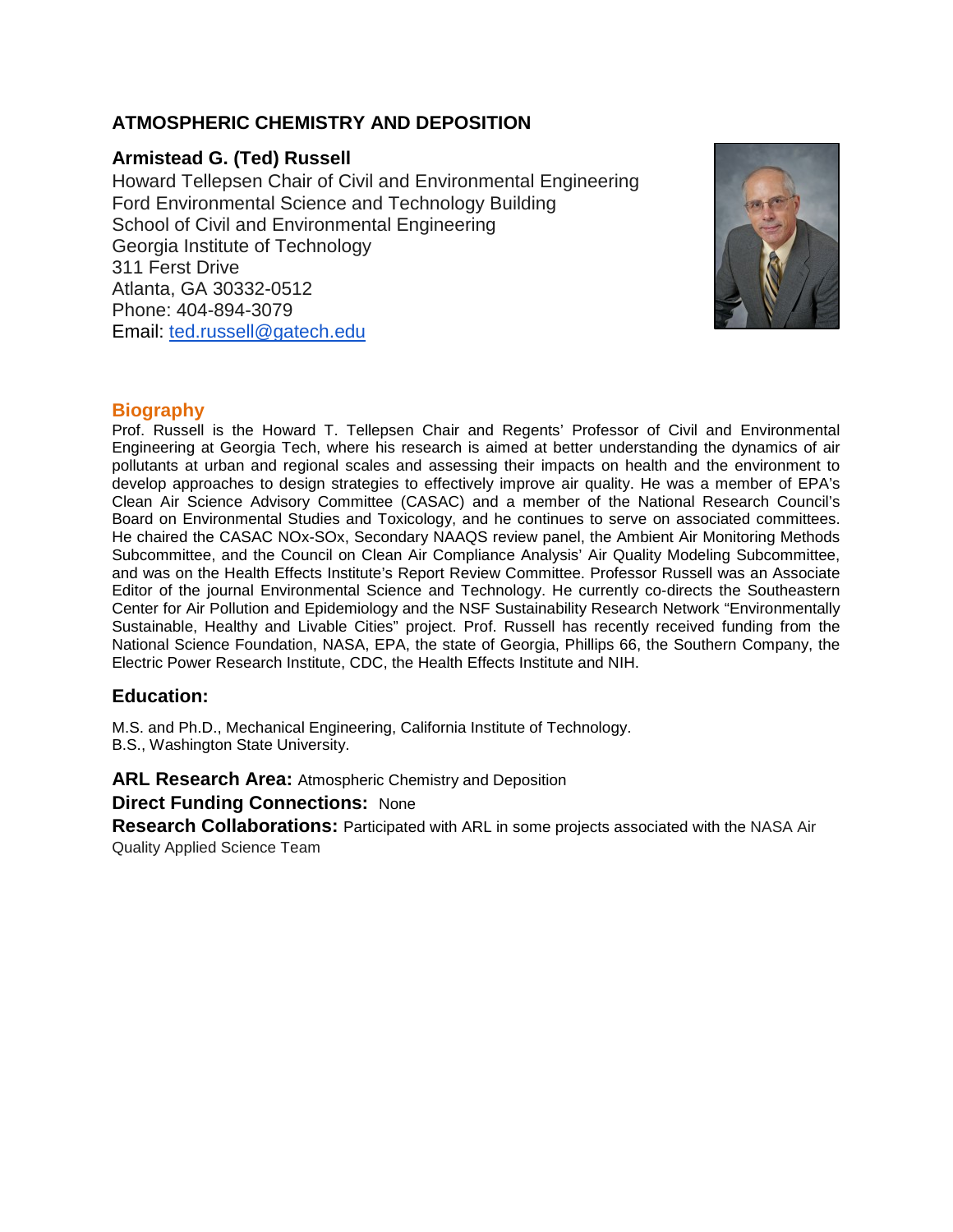## **Alexandra (Sandy) Steffen**

Air Quality Processes Research Section Environment Canada 4905 Dufferin St. Toronto, Ontario M3H 5T4 Phone: 416-739-4116 Mobile: 647-828-4734 Email: [alexandra.steffen@ec.gc.ca](mailto:alexandra.steffen@ec.gc.ca)



## **Biography**

Dr. Steffen is an Atmospheric Mercury Specialist and lead researcher of atmospheric mercury processes for the Air Quality Research Division of the Science and Technology Branch of Environment Canada (EC), where she has worked for twenty years. Dr. Steffen's research specializes in the chemistry of mercury, its transformations in the atmosphere, and deposition into the ecosystem. She has served as the lead of the Canadian Mercury Science Assessment; as a lead investigator in numerous national and international mercury research programs; and as a Senior Science Advisor to Environment Canada. Dr. Steffen supervises technical and scientific staff, post-doctoral fellows, student and long term contractors at EC and manages capital and operational budgets there. A recognized expert in the field of atmospheric mercury research, she has served as the chair of the scientific steering committee and was a co-chair of the 10th International Conference for Mercury as a Global Pollutant (ICMGP) in Halifax, Nova Scotia in 2011, and has served on the science steering committee for ICMGP conferences in Guiyang, China, Edinburgh, Scotland, and Jeju, Korea from 2009-2015. Dr. Steffen has authored over 45 peer reviewed publications, more than 10 technical reports, and has presented over 70 academic presentations at national and international workshops and conferences.

## **Education:**

Ph.D., Natural Sciences, Leuphana University Luneberg, Germany

M.Sc., Environmental Analytical Chemistry, University of Waterloo

B.Sc., Hons. Chemistry, minor Environmental Studies, University of Waterloo

**ARL Research Area:** Atmospheric Chemistry and Deposition

**Direct Funding Connections:** None

**Research Collaborations:** Informal. Provide mercury monitoring network datasets.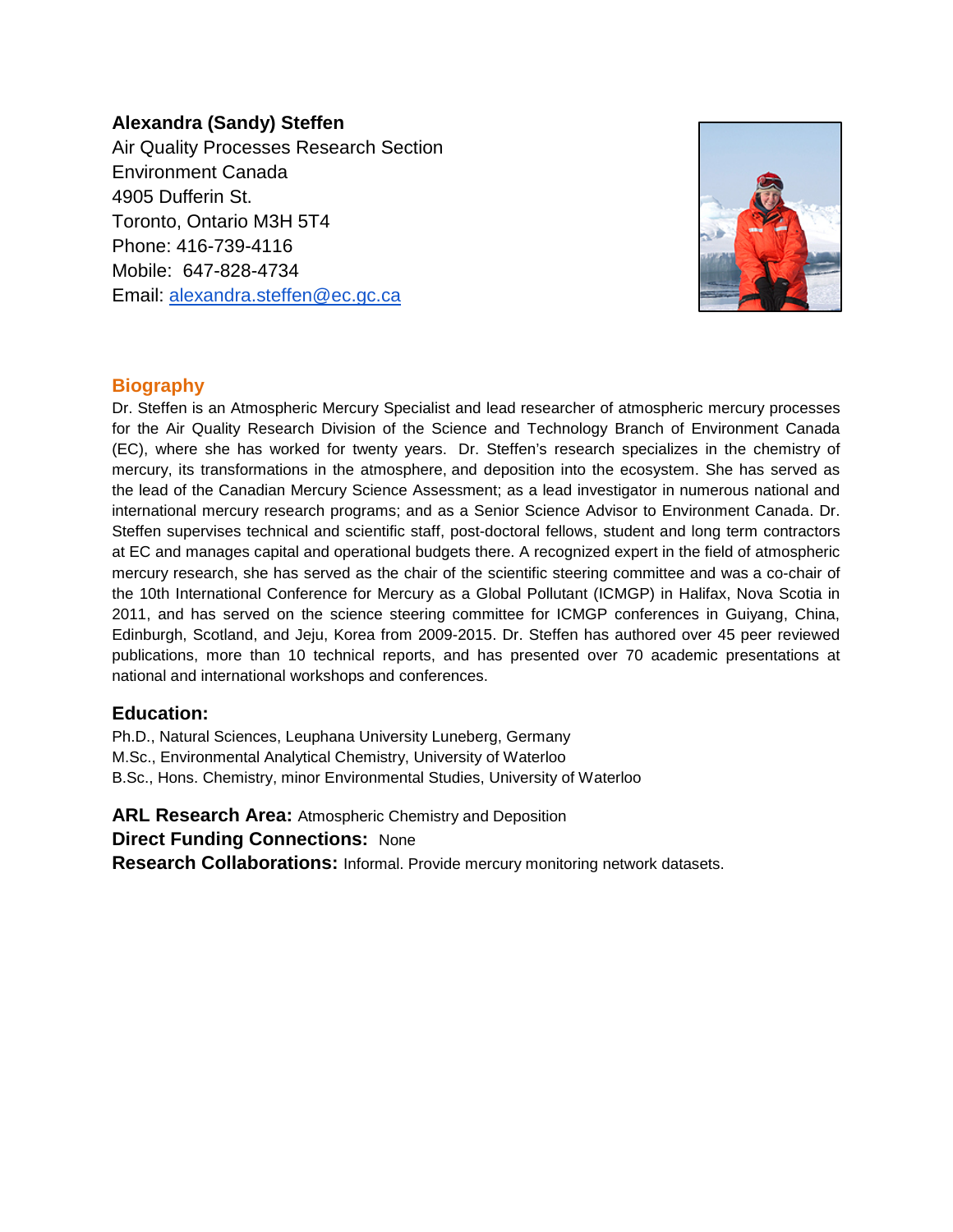## **CLIMATE OBSERVATIONS AND ANALYSES**

## **Kevin Gallo (Review Panel Chair)**

NOAA/NESDIS/Center for Satellite Applications and Research U.S. Geological Survey, Earth Resources Observation & Science Ctr. 47914 252nd Street Sioux Falls, SD 57198-0001 Phone: 605-594-2748 Email: [kevin.p.gallo@noaa.gov](mailto:kevin.p.gallo@noaa.gov)



## **Biography**

Dr. Gallo is positioned with the US Geological Survey Earth Resources Observation and Science (EROS) Center where he is the lead investigator on several collaborative research efforts between NOAA/NESDIS and USGS related to land-atmosphere interactions. He is also an Adjunct Professor with the South Dakota State University Geographic Information Science Center of Excellence.

Dr. Gallo is co-lead on development of the NOAA-USGS Land Product Characterization System. He is a member of the GOES-R Land Algorithm Working Group and the USGS-NASA/EOSDIS Land Processes Distributed Active Archive Center's User Working Group, and he is the NOAA representative to the Committee on Earth Observation Satellites' Virtual Land Surface Imaging Constellation Study Team. He is a former member of the American Meteorological Society Board of the Urban Environment (1999-2003) and a former member of the Board of the International Association for Urban Climate (2006-10). His current research activities include:

- The use of high-resolution satellite data and in situ data to validate NOAA operational satellite data and products;
- Satellite-based analysis and assessment of urban effects on the local environment at climate observation stations, and
- Documentation of historical Native American observations of weather and climate.

## **Education:**

M.S. and Ph.D., Agricultural Climatology/Meteorology , Purdue University B.S., Geography/Meteorology, Northern Illinois University

**ARL Research Area:** Climate Observations and Analyses **Direct Funding Connections:** None **Research Collaborations:** None